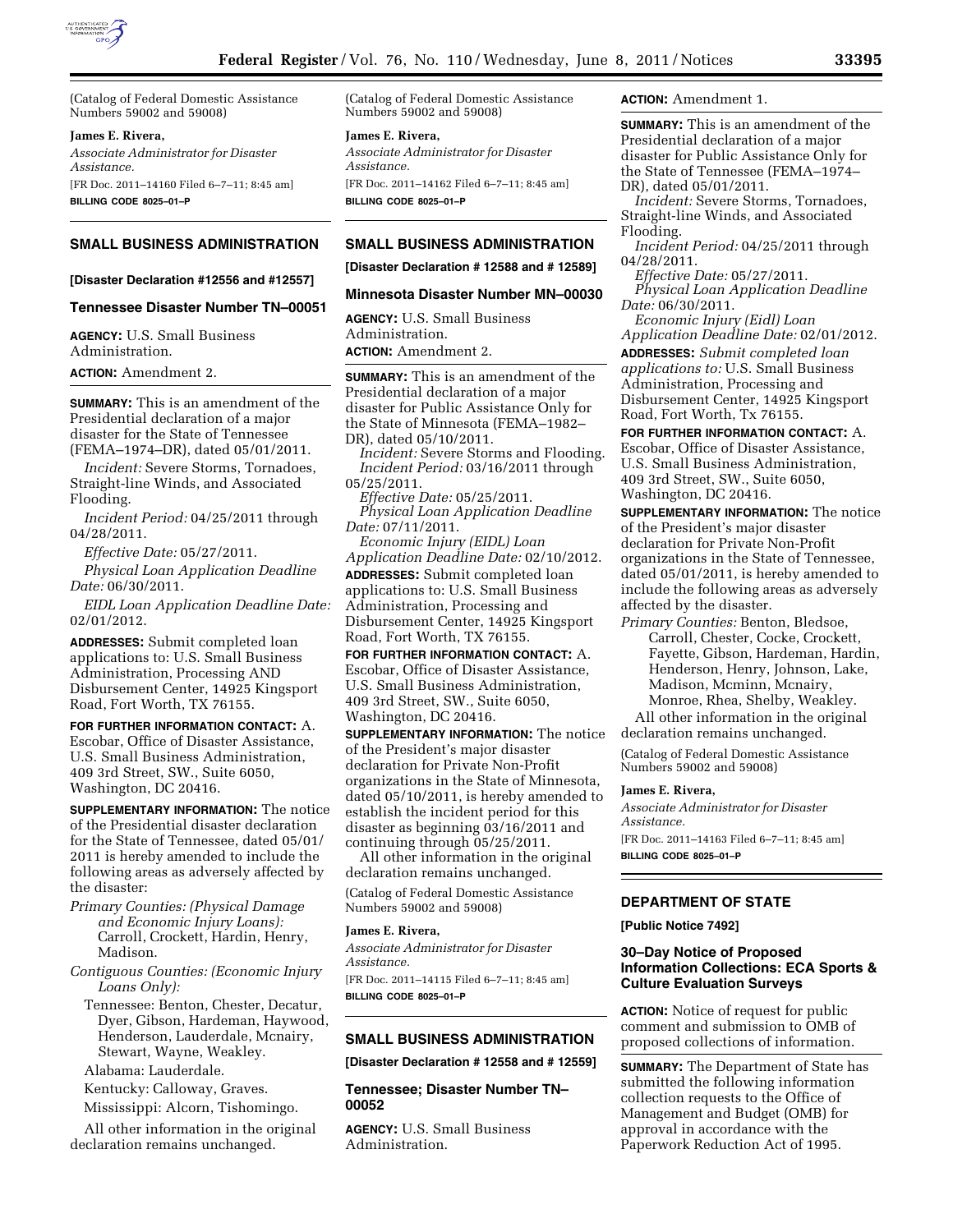• *Title of Information Collection:*  Sports & Culture Evaluation, Between the Lines (BTL) Survey.

- *OMB Control Number:* None.
- *Type of Request:* New Collection.

• *Originating Office:* Bureau of Educational and Cultural Affairs, Office of Policy and Evaluation, Evaluation Division (ECA/P/V).

• *Form Number:* Survey numbers generated as needed.

• *Respondents:* ECA's Between the Lines (BTL) Program exchange

participants from 2008 through 2009.

• *Estimated Number of Respondents:*  31 annually.

• *Estimated Number of Responses:* 31 annually.

• *Average Hours per Response:* 35 minutes.

• *Total Estimated Burden:* 18 hours annually.

• *Frequency:* On Occasion.

• *Obligation to Respond:* Voluntary. • *Title of Information Collection:* 

Sports & Culture Evaluation, Sports Envoys Survey.

• *OMB Control Number:* None.

• *Type of Request:* New Collection.

• *Originating Office:* Bureau of Educational and Cultural Affairs, Office of Policy and Evaluation, Evaluation Division (ECA/P/V).

• *Form Number:* Survey numbers generated as needed.

• *Respondents:* ECA's Sports Envoys Program envoy participants from 2005 through 2009.

• *Estimated Number of Respondents:*  28 annually.

• *Estimated Number of Responses:* 28 annually.

• *Average Hours per Response:* 20 minutes.

• *Total Estimated Burden:* 9 hours annually.

• *Frequency:* On Occasion.

• *Obligation to Respond:* Voluntary.

• *Title of Information Collection:*  Sports & Culture Evaluation, Kennedy Center (KC) Mentor Survey.

• *OMB Control Number:* None.

• *Type of Request:* New Collection.

• *Originating Office:* Bureau of

Educational and Cultural Affairs, Office of Policy and Evaluation, Evaluation Division (ECA/P/V).

• *Form Number:* Survey numbers generated as needed.

• *Respondents:* ECA's Kennedy Center (KC) Cultural Fellows Mentoring Program participants from 2005 through 2009.

• *Estimated Number of Respondents:*  30 annually.

• *Estimated Number of Responses:* 30 annually.

• *Average Hours per Response:* 35 minutes.

• *Total Estimated Burden:* 18 hours annually.

• *Frequency:* On Occasion.

• *Obligation to Respond:* Voluntary.

• *Title of Information Collection:*  Sports & Culture Evaluation, Sports Surveys.

• *OMB Control Number:* None.

• *Type of Request:* New Collection.

• *Originating Office:* Bureau of Educational and Cultural Affairs, Office of Policy and Evaluation, Evaluation Division (ECA/P/V).

• *Form Number:* Survey numbers generated as needed.

• *Respondents:* ECA's Sports Visitors Program and the International Sports Grants Initiative participants from 2008 through 2009.

• *Estimated Number of Respondents:*  247 annually (Sports Grants: 140, Sports Visitors: 107).

• *Estimated Number of Responses:*  247 annually (Sports Grants: 140, Sports Visitors: 107).

• *Average Hours per Response:* 35 minutes (Sports Grants: 35, Sports Visitors: 35).

• *Total Estimated Burden:* 144 hours annually (Sports Grants: 82, Sports Visitors: 62).

• *Frequency:* On Occasion.

• *Obligation to Respond:* Voluntary.

• *Title of Information Collection:* 

Sports & Culture Evaluation, Kennedy Center (KC) Cultural Visitors Survey.

• *OMB Control Number:* None.

• *Type of Request:* New Collection.

• *Originating Office:* Bureau of Educational and Cultural Affairs, Office of Policy and Evaluation, Evaluation Division (ECA/P/V).

• *Form Number:* Survey numbers generated as needed.

• *Respondents:* ECA's Kennedy Center (KC) Cultural Visitors Program participants from 2005 through 2009.

• *Estimated Number of Respondents:*  103 annually.

• *Estimated Number of Responses:*  103 annually.

• *Average Hours per Response:* 35 minutes.

• *Total Estimated Burden:* 60 hours annually.

• *Frequency:* On Occasion.

• *Obligation to Respond:* Voluntary.

• *Title of Information Collection:*  Sports & Culture Evaluation, International Visitor Leadership Program (IVLP) Survey.

• *OMB Control Number:* None.

• *Type of Request:* New Collection.

• *Originating Office:* Bureau of

Educational and Cultural Affairs, Office of Policy and Evaluation, Evaluation Division (ECA/P/V).

• *Form Number:* Survey numbers generated as needed.

• *Respondents:* ECA's International Visitor Leadership Program (IVLP) participants who were involved in selected cultural programs from 2000 through 2009.

• *Estimated Number of Respondents:*  855 annually.

• *Estimated Number of Responses:*  855 annually.

• *Average Hours per Response:* 35 minutes.

• *Total Estimated Burden:* 499 hours annually.

• *Frequency:* On Occasion.

• *Obligation to Respond:* Voluntary.

• *Title of Information Collection:*  Sports & Culture Evaluation,

International Writing Program (IWP) Survey.

• *OMB Control Number:* None.

• *Type of Request:* New Collection.

• *Originating Office:* Bureau of Educational and Cultural Affairs, Office of Policy and Evaluation, Evaluation Division (ECA/P/V).

• *Form Number:* Survey numbers generated as needed.

• *Respondents:* ECA's International Writing Program (IWP), Fall Residency exchange program participants from 2005 through 2009.

• *Estimated Number of Respondents:*  112 annually.

• *Estimated Number of Responses:*  112 annually.

• *Average Hours per Response:* 35 minutes.

• *Total Estimated Burden:* 65 hours annually.

• *Frequency:* On Occasion.

• *Obligation to Respond:* Voluntary. **DATES:** Submit comments to the Office of Management and Budget (OMB) for up to 30 days from June 8, 2011 **ADDRESSES:** Direct comments to the

Department of State Desk Officer in the Office of Information and Regulatory Affairs at the Office of Management and Budget (OMB). You may submit comments by the following methods: • *E-mail:* 

*oira*\_*[submission@omb.eop.gov.](mailto:oira_submission@omb.eop.gov)* You must include the DS form number, information collection title, and OMB control number in the subject line of your message.

• *Fax:* 202–395–5806. *Attention:* Desk Officer for Department of State.

**FOR FURTHER INFORMATION CONTACT:** You may obtain copies of the proposed information collection and supporting documents from Michelle Hale, ECA/P/ V, SA–5, C2 Floor, Department of State, Washington, DC 20522–0582, who may be reached on 202–632–6312 or at *[HaleMJ2@state.gov.](mailto:HaleMJ2@state.gov)* 

**SUPPLEMENTARY INFORMATION:** We are soliciting public comments to permit the Department to: